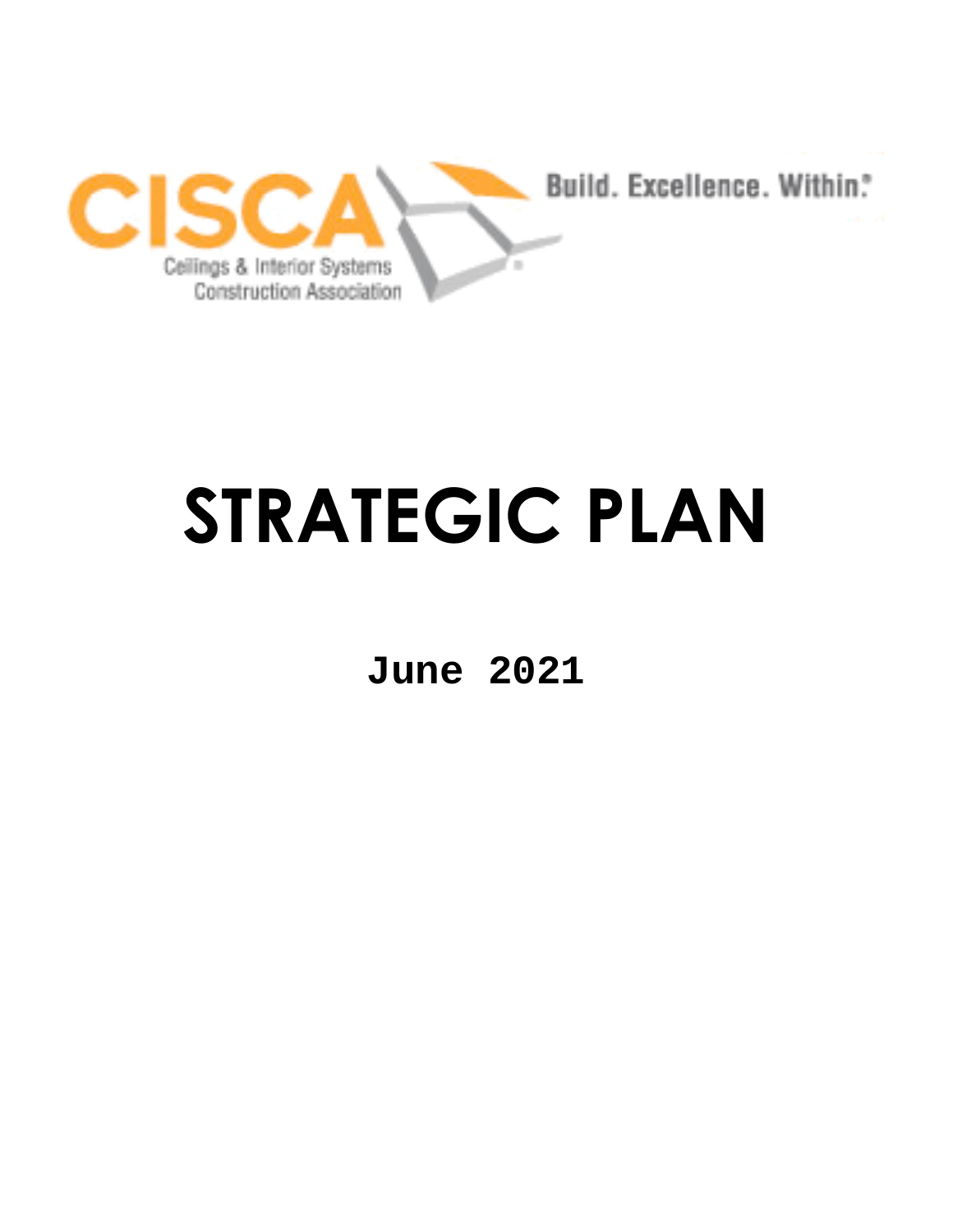# STRATEGIC PLAN – OBJECTIVES OBJECTIVE 1: CONTINUE TO BUILD AN ASSOCIATION CULTURE THAT DRIVES ENGAGEMENT, ESPECIALLY AMOUNG CONTRACTORS

## **Goal: Before September 30, 2021, create and implement a branding and marketing strategy.**

**Champion: Bob Fletcher Stakeholders: Platinum Sponsors** 

| <b>Action Item</b>                                               | <b>Responsibility</b> | Timetable          | <b>Progress</b>                                                                                         |
|------------------------------------------------------------------|-----------------------|--------------------|---------------------------------------------------------------------------------------------------------|
| Find a marketing specialist                                      | <b>Bob Fletcher</b>   | July 30, 2021      | Complete July 15, 2021                                                                                  |
| Meet with marketing specialist                                   | Shirley, Scott        | July 30, 2021      | Completed July 15, 2021. Joanna has<br>agreed to provide us some ideas and a<br>quote for her services. |
| Vote on approving Joanna's quote for<br>services                 | Board                 | July 29, 2021      |                                                                                                         |
| Create action item steps to complete<br>goal on time.            | Joanna                | August 31,<br>2021 |                                                                                                         |
| Have Marketing/Branding discussion                               | Board                 | September 27,      |                                                                                                         |
| and approve steps to full<br>implementation by Spring Convention | Joanna                | 2021               |                                                                                                         |
|                                                                  |                       |                    |                                                                                                         |
|                                                                  |                       |                    |                                                                                                         |
|                                                                  |                       |                    |                                                                                                         |
|                                                                  |                       |                    |                                                                                                         |
|                                                                  |                       |                    |                                                                                                         |
|                                                                  |                       |                    |                                                                                                         |

# **Goal: Double the number of participants in the Emerging Leaders program by 2026. Champion: Michael Coakley Stakeholders: Daana Denzel, Beau Johnson**

| <b>Action Item</b>                   | <b>Responsibility</b> | Timetable     | <b>Progress</b> |
|--------------------------------------|-----------------------|---------------|-----------------|
| Create action item steps to complete | Michael               | July 30, 2021 |                 |
| goal on time.                        | Coakley               |               |                 |
|                                      |                       |               |                 |
|                                      |                       |               |                 |
|                                      |                       |               |                 |
|                                      |                       |               |                 |
|                                      |                       |               |                 |
|                                      |                       |               |                 |
|                                      |                       |               |                 |
|                                      |                       |               |                 |
|                                      |                       |               |                 |
|                                      |                       |               |                 |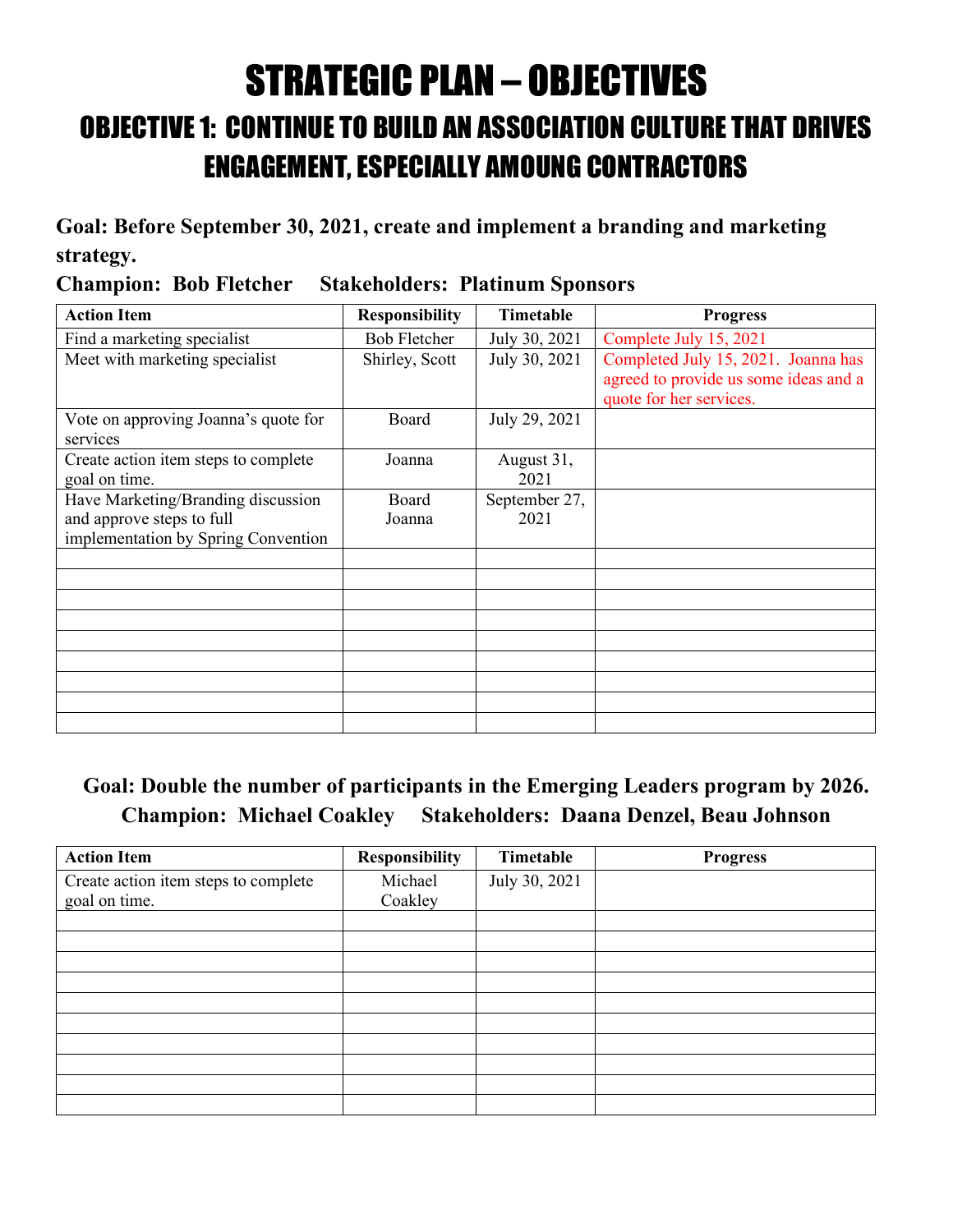### **Goal: Create a plan to raise awareness and excitement among university and trade school students about CISCA and the ceilings and interior systems industry by January 2022. Champion: Eric Boos Stakeholders: Beth Kuzera**

| <b>Action Item</b>                                    | <b>Responsibility</b> | Timetable     | <b>Progress</b> |
|-------------------------------------------------------|-----------------------|---------------|-----------------|
| Create action item steps to complete<br>goal on time. | Eric Boos             | July 30, 2021 |                 |
|                                                       |                       |               |                 |
|                                                       |                       |               |                 |
|                                                       |                       |               |                 |
|                                                       |                       |               |                 |
|                                                       |                       |               |                 |
|                                                       |                       |               |                 |
|                                                       |                       |               |                 |

**Goal: By October 2021, evaluate executive committee succession planning and committee and volunteer structure.** 

**Champion: Scott Turczynski Stakeholders: Ron Bishop, Michael Coakley, Don Harris, Brice Neiman, Eric Mau, Jason Gordon, Kelly Johnson**

| <b>Action Item</b>                        | <b>Responsibility</b> | Timetable     | <b>Progress</b>                    |
|-------------------------------------------|-----------------------|---------------|------------------------------------|
| Create action item steps to complete      | Scott                 | July 30, 2021 | Completed 6/26/21                  |
| goal on time.                             | Turczynski            |               |                                    |
| Verify Janet Crumpton's position as       | Scott                 | July 1, 2021  | Completed 6/28/21, she has stepped |
| Incoming President 2022 or Board          | Turczynski            |               | down                               |
| Member                                    |                       |               |                                    |
| Verify Alan Skinner is moving up          | Scott                 | July 1, 2021  | Completed 6/29/21, he is incoming  |
| through the EC positions regardless of    | Turczynski            |               | President                          |
| Janet's decision.                         |                       |               |                                    |
| Find Sec/Treasurer position if Alan       | Scott                 | July 1, 2021  |                                    |
| moves to Incoming President 2022.         | Turczynski            |               |                                    |
| Volunteer to understand the 4-year        |                       |               |                                    |
| commitment on EC.                         |                       |               |                                    |
| Hold EC/Past Presidents Council           | Scott                 | July 30, 2021 |                                    |
| Meeting to discuss volunteer and          | Turczynski            |               |                                    |
| committee structure.                      |                       |               |                                    |
| Provide first draft restructuring of      | Scott                 | August 31,    |                                    |
| volunteers/committees to Past             | Turczynski            | 2021          |                                    |
| Presidents Council at meeting #2          |                       |               |                                    |
| Present final draft to board for vote via | Scott                 | September 15, |                                    |
| email                                     | Turczynski            | 2021          |                                    |
| Implement new volunteer/committee         | Scott                 | September 30, |                                    |
| structure                                 | Turczynski            | 2021          |                                    |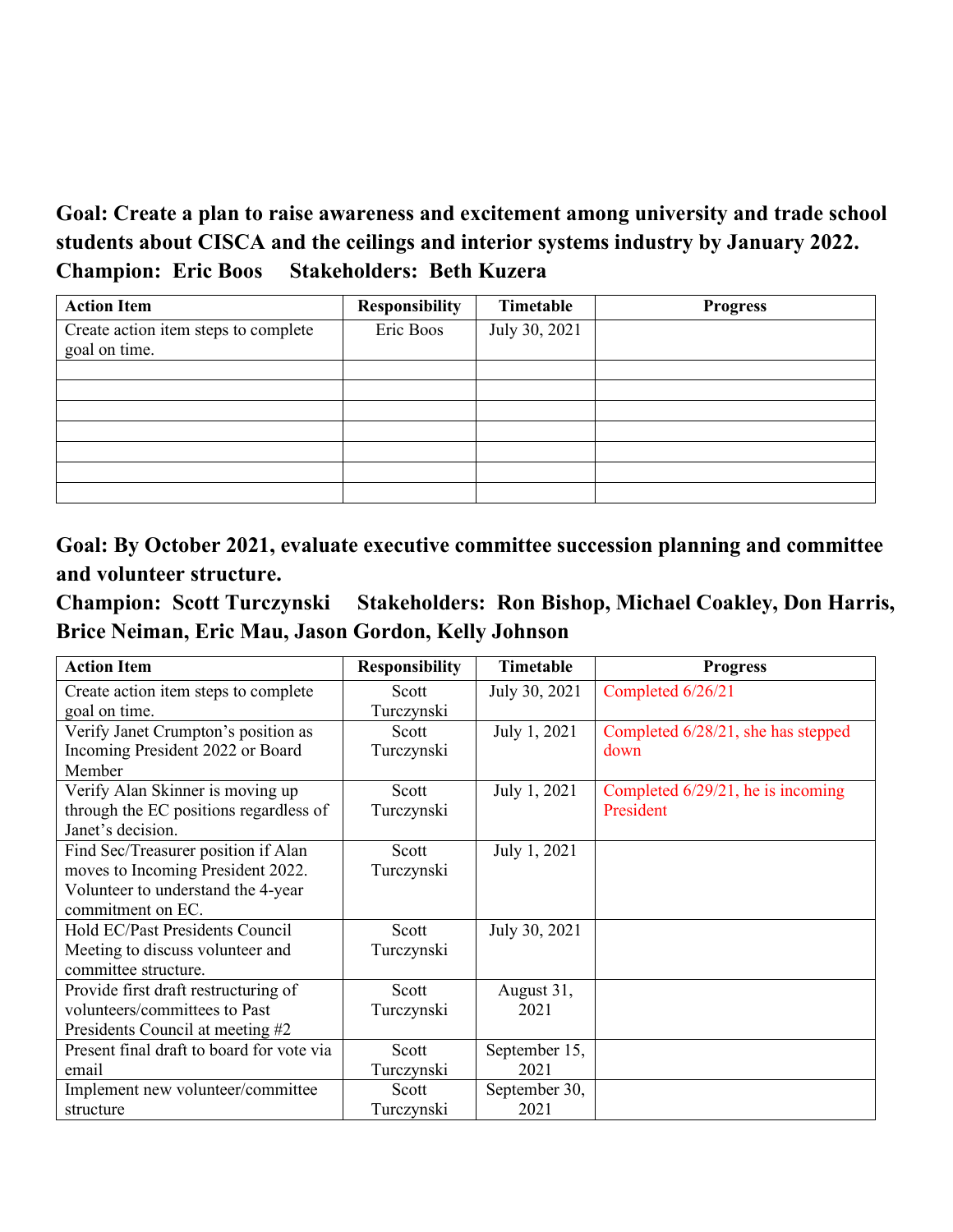# OBJECTIVE 2: MAKE CISCA-SPONSORED EVENTS MUST ATTEND EXPERIENCES FOR CONTRACTORS

**Goal: Reinvent "conventions". Redefine and brand what member gatherings are called and the value proposition for attendees by April 2022.** 

**Champion: Jason Gordon Stakeholders: Platinum Sponsors, Events Committee** 

| <b>Action Item</b>                                    | <b>Responsibility</b> | Timetable     | <b>Progress</b> |
|-------------------------------------------------------|-----------------------|---------------|-----------------|
| Create action item steps to complete<br>goal on time. | Jason Gordon          | July 30, 2021 |                 |
|                                                       |                       |               |                 |
|                                                       |                       |               |                 |
|                                                       |                       |               |                 |
|                                                       |                       |               |                 |
|                                                       |                       |               |                 |
|                                                       |                       |               |                 |
|                                                       |                       |               |                 |
|                                                       |                       |               |                 |
|                                                       |                       |               |                 |
|                                                       |                       |               |                 |

**Goal: By September 1, 2021, create an event schedule for 2023 and beyond and gain buyin from Platinum Sponsors within 60 days.** 

**Champion: Jason Gordon Stakeholders: Platinum Sponsors, Events Committee** 

| <b>Action Item</b>                                    | <b>Responsibility</b> | Timetable     | <b>Progress</b> |
|-------------------------------------------------------|-----------------------|---------------|-----------------|
| Create action item steps to complete<br>goal on time. | Jason Gordon          | July 30, 2021 |                 |
|                                                       |                       |               |                 |
|                                                       |                       |               |                 |
|                                                       |                       |               |                 |
|                                                       |                       |               |                 |
|                                                       |                       |               |                 |
|                                                       |                       |               |                 |
|                                                       |                       |               |                 |
|                                                       |                       |               |                 |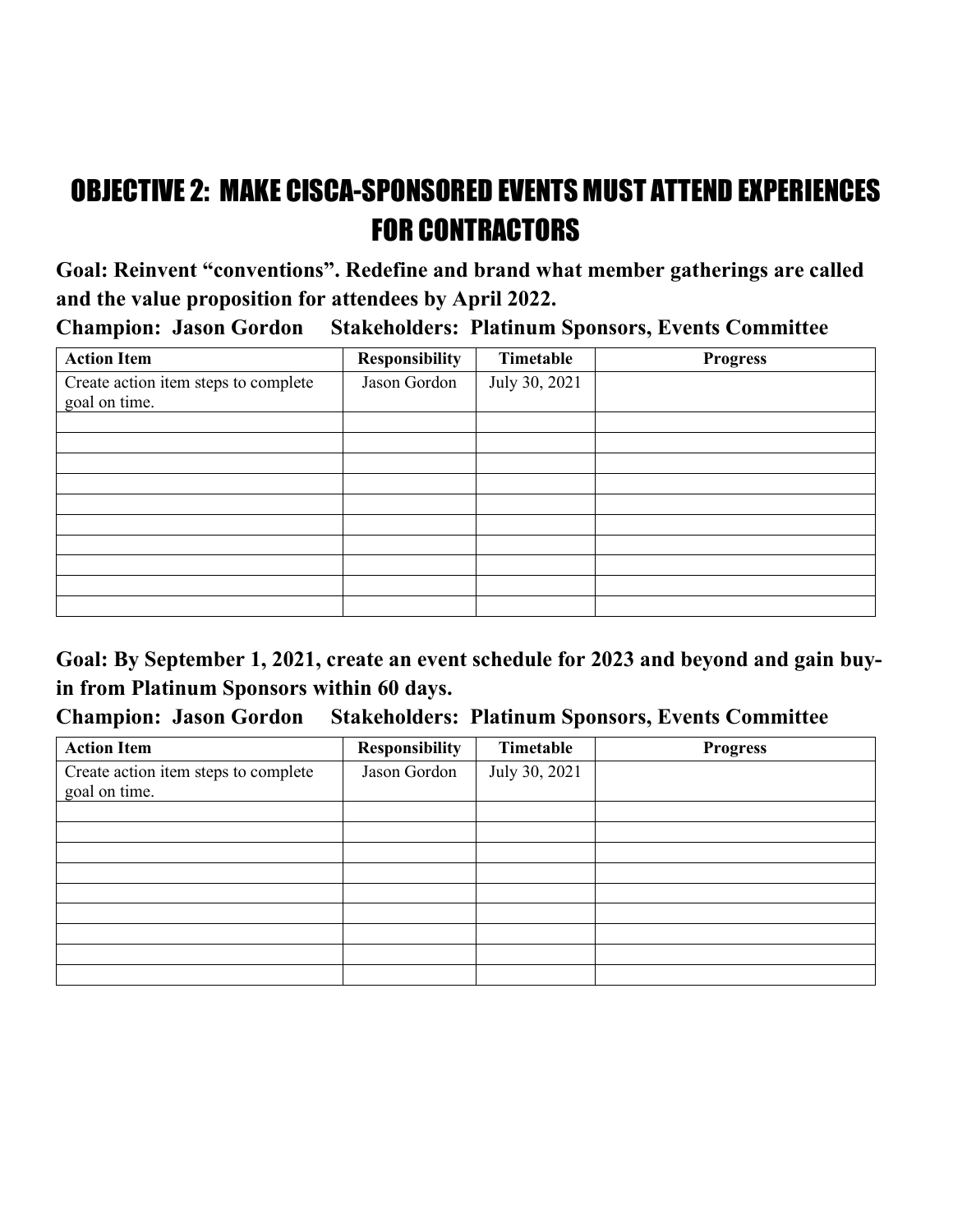# **Goal: Continue offering virtual events in 2021 that are educational in nature. Increase the number and value of virtual engagements during 2022 and continue to evaluate their success.**

**Champion: Jason Gordon Stakeholders: Platinum Sponsors, Events Committee** 

| <b>Action Item</b>                                    | <b>Responsibility</b> | Timetable     | <b>Progress</b> |
|-------------------------------------------------------|-----------------------|---------------|-----------------|
| Create action item steps to complete<br>goal on time. | Jason Gordon          | July 30, 2021 |                 |
|                                                       |                       |               |                 |
|                                                       |                       |               |                 |
|                                                       |                       |               |                 |
|                                                       |                       |               |                 |
|                                                       |                       |               |                 |
|                                                       |                       |               |                 |
|                                                       |                       |               |                 |
|                                                       |                       |               |                 |
|                                                       |                       |               |                 |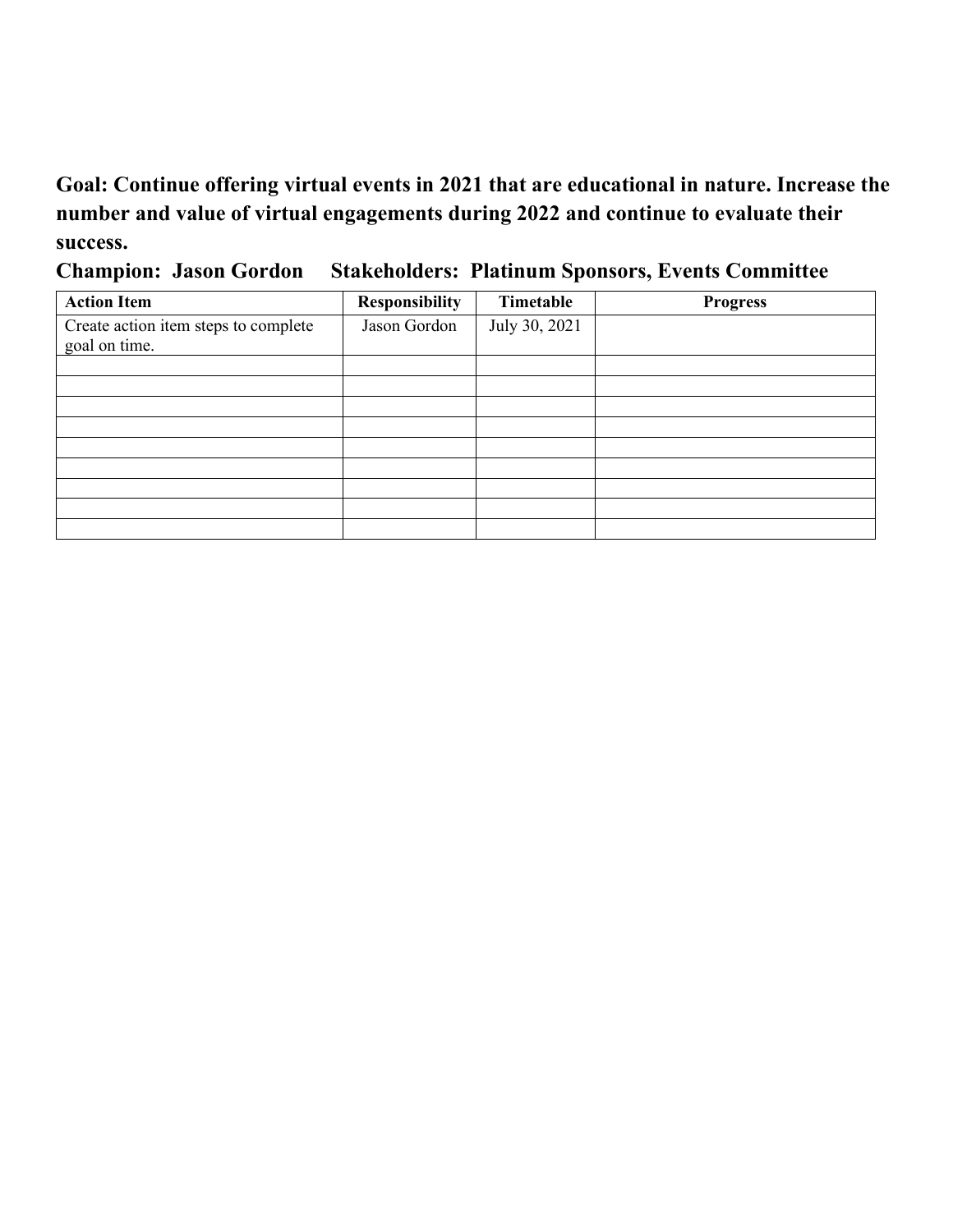# OBJECTIVE 3: BE THE INDUSTRY AUTHORITY ON INTERIOR ACOUSTIC **SOLUTIONS**

**Goal: Bring Paul Gallagher up to speed as Champion of this Objective. Champion: Michael Coakley Stakeholders: Paul Gallagher** 

| <b>Action Item</b>                     | <b>Responsibility</b> | Timetable     | <b>Progress</b> |
|----------------------------------------|-----------------------|---------------|-----------------|
| Debrief the Strategic Planning         | Michael               | July 2, 20201 |                 |
| Committee's work with Paul Gallagher   | Coakley               |               |                 |
| Review and provide input to goal       | Paul Gallagher        | July 30, 2021 |                 |
| statements, help identify stakeholders |                       |               |                 |
| and timeframes                         |                       |               |                 |
| Present finals to CISCA Board          | Paul Gallagher        | July 30, 2021 |                 |

## **Goal: Organize and consolidate a set of standards and guidelines related to ceilings and interiors systems by XX/XX/20XX**

#### **Champion: Paul Gallagher Stakeholders: ??, Technical Committee**

| <b>Action Item</b>                                    | <b>Responsibility</b> | Timetable     | <b>Progress</b> |
|-------------------------------------------------------|-----------------------|---------------|-----------------|
| Create action item steps to complete<br>goal on time. | Paul Gallagher        | July 30, 2021 |                 |
|                                                       |                       |               |                 |
|                                                       |                       |               |                 |
|                                                       |                       |               |                 |
|                                                       |                       |               |                 |
|                                                       |                       |               |                 |
|                                                       |                       |               |                 |
|                                                       |                       |               |                 |
|                                                       |                       |               |                 |
|                                                       |                       |               |                 |
|                                                       |                       |               |                 |

#### **Goal: Create CISCA Certified designation and continuing education credits by XX/XX/20XX**

#### **Champion: Paul Gallagher Stakeholders: ??, Technical Committee**

| <b>Action Item</b>                                    | <b>Responsibility</b> | Timetable     | <b>Progress</b> |
|-------------------------------------------------------|-----------------------|---------------|-----------------|
| Create action item steps to complete<br>goal on time. | Paul Gallagher        | July 30, 2021 |                 |
|                                                       |                       |               |                 |
|                                                       |                       |               |                 |
|                                                       |                       |               |                 |
|                                                       |                       |               |                 |
|                                                       |                       |               |                 |
|                                                       |                       |               |                 |
|                                                       |                       |               |                 |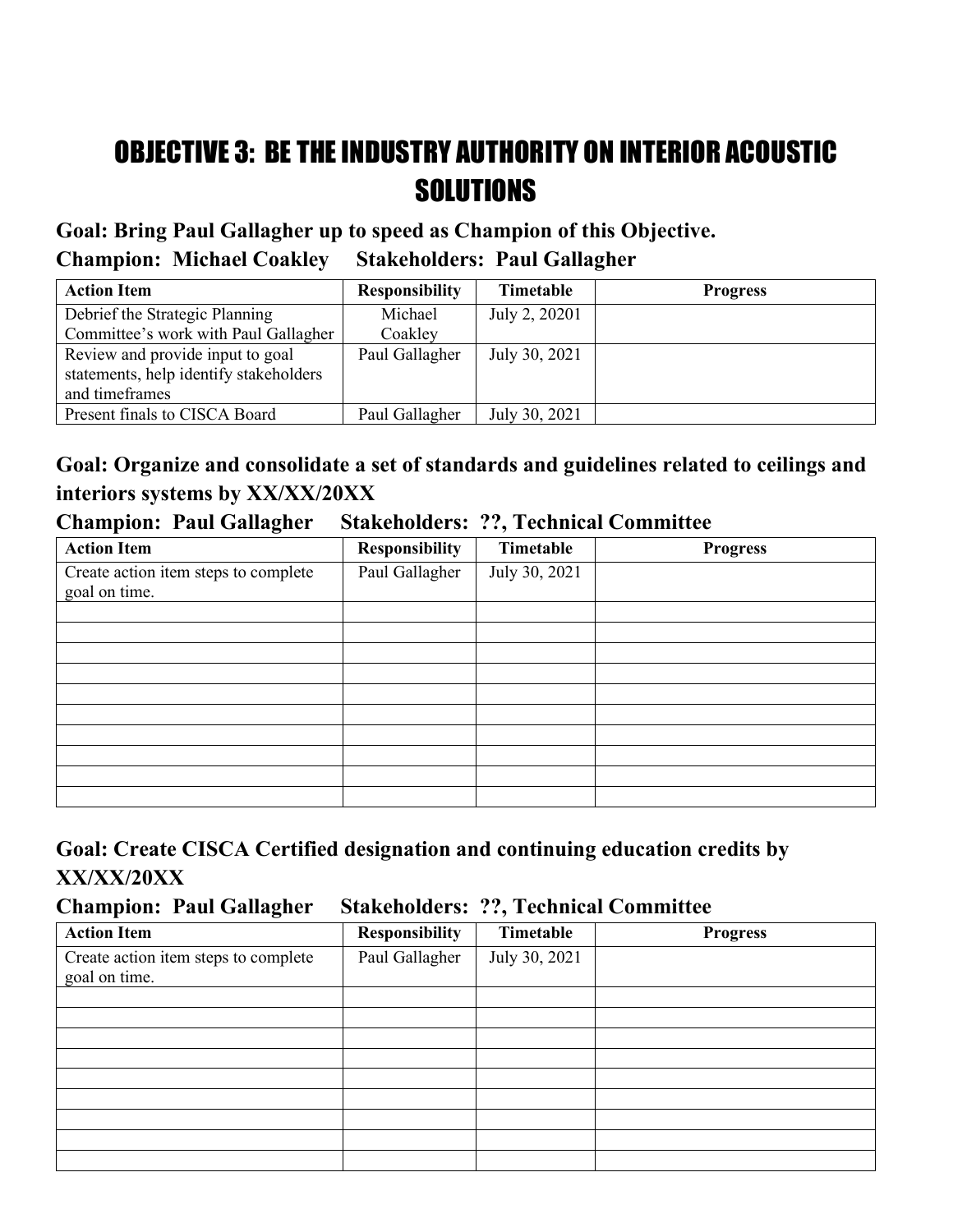# **Goal: Create an incubation lab for innovation by XX/XX/20XX Champion: Paul Gallagher Stakeholders: ??, Technical Committee**

| <b>Action Item</b>                                    | Responsibility | Timetable     | <b>Progress</b> |
|-------------------------------------------------------|----------------|---------------|-----------------|
| Create action item steps to complete<br>goal on time. | Paul Gallagher | July 30, 2021 |                 |
|                                                       |                |               |                 |
|                                                       |                |               |                 |
|                                                       |                |               |                 |
|                                                       |                |               |                 |
|                                                       |                |               |                 |
|                                                       |                |               |                 |
|                                                       |                |               |                 |
|                                                       |                |               |                 |
|                                                       |                |               |                 |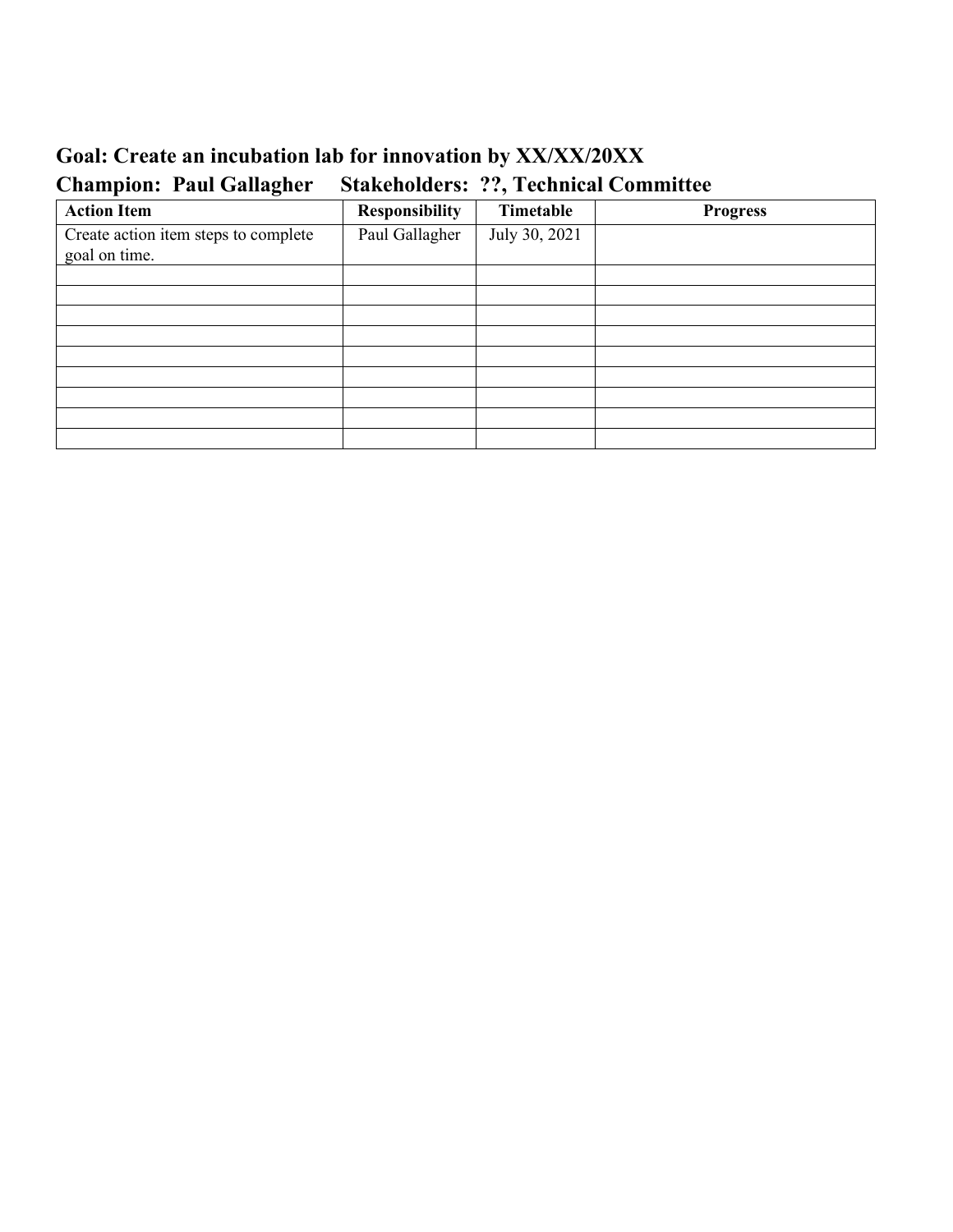# OBJECTIVE 4: IMPROOVE MEMBERSHIP DEVELOPMENT

**Goal: Expand membership categories including an individual professional membership by July 2026.** 

**Champion: Cory Nevins, Matt Paul Stakeholders: Beth Kuzera, Membership Committee Workgroup Volunteer: Ron Rice**

| <b>Action Item</b>                                    | <b>Responsibility</b> | Timetable     | <b>Progress</b> |
|-------------------------------------------------------|-----------------------|---------------|-----------------|
| Create action item steps to complete<br>goal on time. | Cory Nevins           | July 30, 2021 |                 |
|                                                       |                       |               |                 |
|                                                       |                       |               |                 |
|                                                       |                       |               |                 |
|                                                       |                       |               |                 |
|                                                       |                       |               |                 |
|                                                       |                       |               |                 |
|                                                       |                       |               |                 |
|                                                       |                       |               |                 |
|                                                       |                       |               |                 |
|                                                       |                       |               |                 |

**Goal: Develop a plan by June 30, 2022, to increase the diversity of professional perspectives and cultural reach.** 

**Champion: Cory Nevins, Matt Paul Stakeholders: Beth Kuzera, Membership Committee Workgroup Volunteer: Ron Rice**

| <b>Action Item</b>                                    | Responsibility | Timetable     | <b>Progress</b> |
|-------------------------------------------------------|----------------|---------------|-----------------|
| Create action item steps to complete<br>goal on time. | Cory Nevins    | July 30, 2021 |                 |
|                                                       |                |               |                 |
|                                                       |                |               |                 |
|                                                       |                |               |                 |
|                                                       |                |               |                 |
|                                                       |                |               |                 |
|                                                       |                |               |                 |
|                                                       |                |               |                 |
|                                                       |                |               |                 |
|                                                       |                |               |                 |